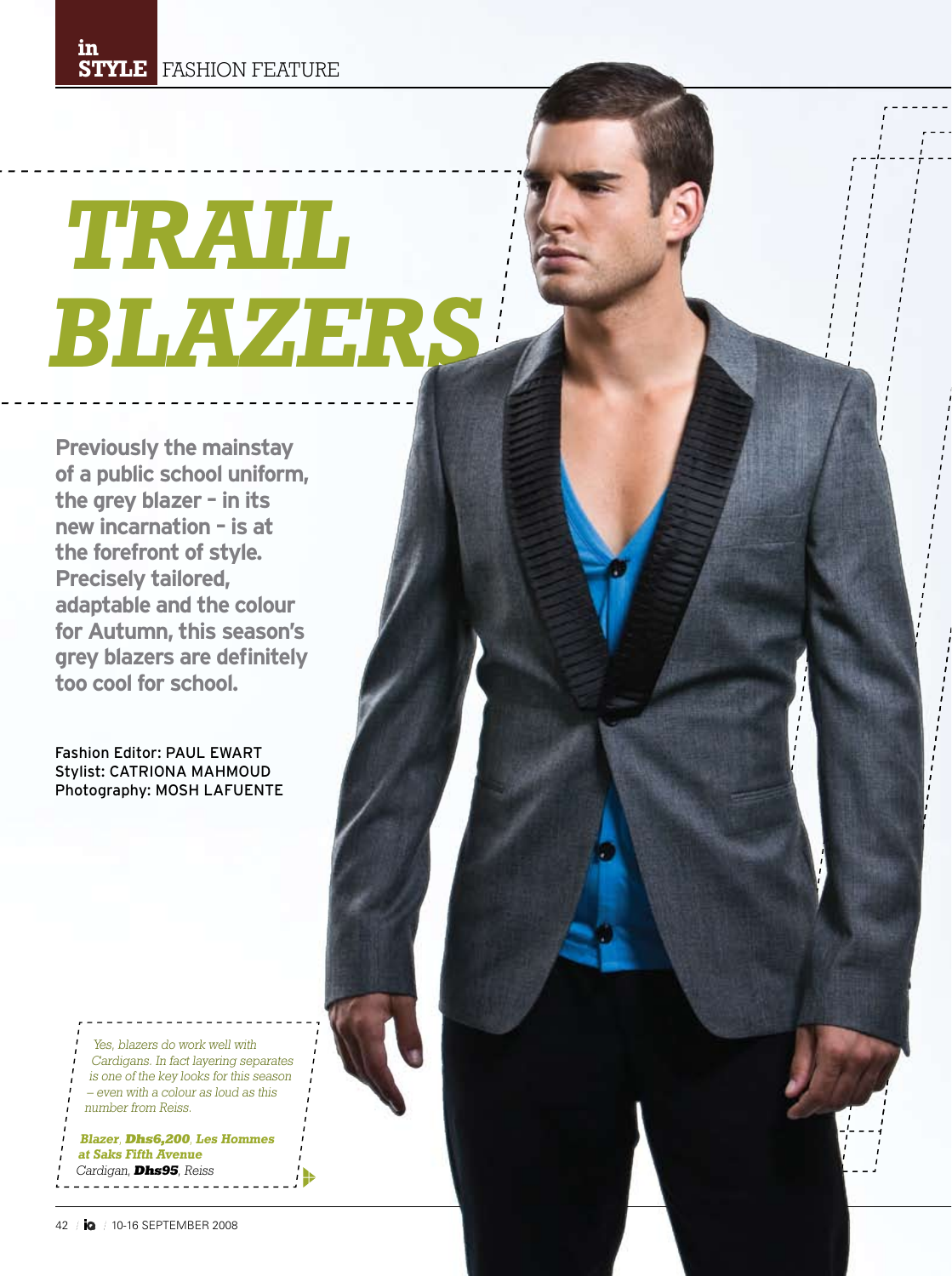**KOL** 

FASH STYL **in**

Working in the corporate world may offer limited options in terms of expressing your style, so keep things casual and opt for a onebutton blazer. Add some flair with your tie – tartan has been used all over the catwalks this season.

**Blazer, Dhs4,855, Marc Jacobs** Tie, **Dhs420**, D&G at Saks Fifth Avenue Shirt, **Dhs800**, Giorgio Armani Trousers, **Dhs1,290**, Paul and Joe Shoes, **Dhs1,095,** Reiss

> Believe it or not, a blazer can be rock 'n' roll. Pair with skinny jeans, a simple tee and high tops for a look that wouldn't look out of place on stage in a music festival.

**Blazer, Dhs5,625, D&G at Saks Fifth Avenue**

- T-shirt, **Dhs550**, Emporio Armani Jeans, **Dhs1,700**, Emporio Armani
- Belt, **Dhs2,270**, Mulberry at Boutique 1
- Guitar chain, **Dhs65**, Topman
- Trainers, **Dhs2,130**, Marc Jacobs
- 

Model: ROBERT at BAREFACE Hair and Make Up: Kat AT BAREFACE Model: Robert at Bareface Hair and Make Up: Kat at BarefacE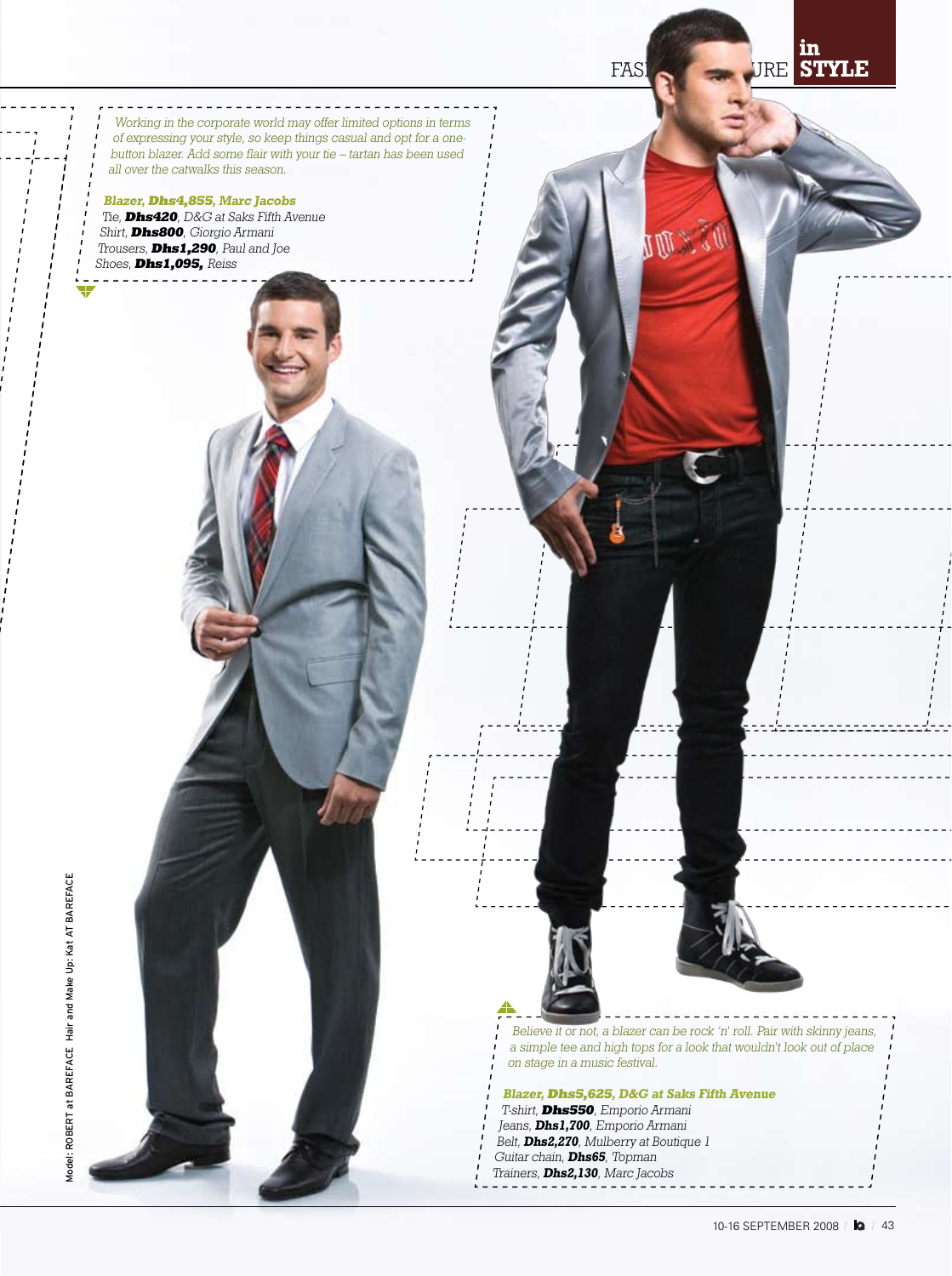# FASHION FEATURE **STYLEin**

Defined shoulders on a blazer strikes an instant formal note and suede elbow patches – combined with knitted separates – create a retro, East coast professor look, which is bang on trend.

### **Blazer, Dhs995, Massimo Dutti** Red sleeveless cardigan, **Dhs350**, Reiss Trousers, **Dhs2,700**, Bottega Veneta Shoes, **Dhs3,620**, Dolce and Gabanna at Saks Fifth Avenue Shirt, **Dhs1,170**, Paul & Joe Tie, **Dhs325**, Atelier F&B at Saks Fifth Avenue Bag, **Dhs2,750**, Emporio Armani Watch, **Dhs3,5000**, Giorgio Armani Glasses, Stylist's Own

If there's a match made in heaven, it's pink and grey. Pink – otherwise known as one of the hottest neutrals for men at the moment – complements any shade of grey, from light to charcoal.

### **Blazer, Dhs7,600, Yves Saint Laurent**

- Jeans, **Dhs1,300**, Paul & Joe Shirt, **Dhs575**, Harry and Sons at Boutique 1 Shoes, **Dhs205**, Topman Bag, **Dhs6,165**, Prada at Saks Fifth Avenue
-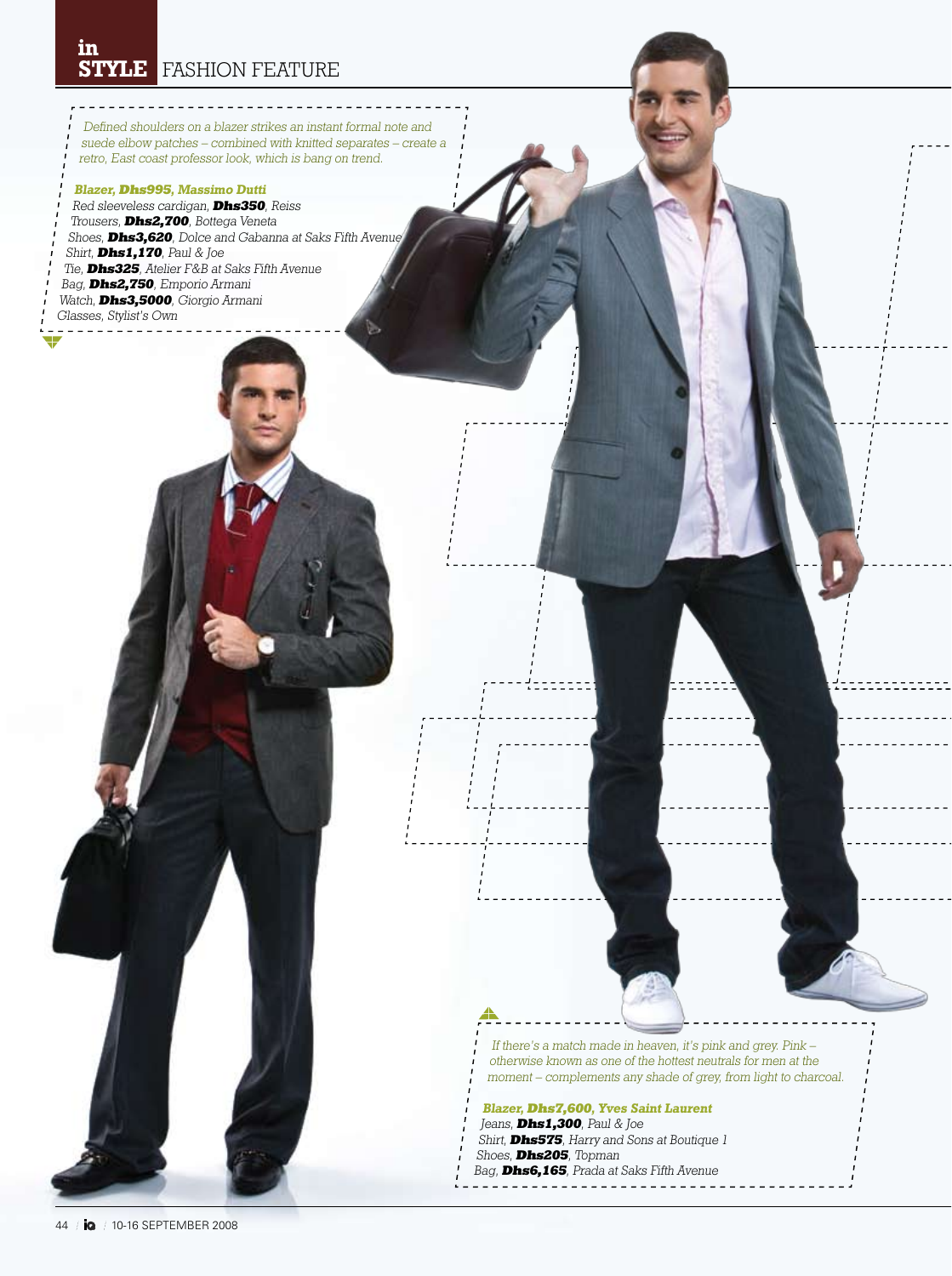## **The Perfect Fit**

- Since blazers are more casual than a suit, pay attention to whether it's slim or relaxed and consider how it will fit in with the rest of your wardrobe. Loose layering obviously requires more room hence a relaxed jacket and a crisper, formal jacket will go better with slimmer tailoring.
- A good blazer should hug your shoulders, not slide off them.
- Though bellboy-style cropped blazers are fashionable at the moment, this isn't always going to be the case. If you're after longevity, avoid transient trends such as these and stick to something classic.
- Sleeves should leave space for about a quarter inch of shirt cuff to show – irrelevant of whether you're wearing a shirt or not.
- When looking at vents, remember: a single centre vent for a slim profile and double vents for a bigger profile.
- Two main styles to consider are single-breasted or double-breasted. Single-breasted blazers have a lot of versatility and look good on almost all men, whereas double-breasted can add emphasis to any weight you may be carrying.
- The number of buttons on a blazer can affect the overall look greatly. For example, one button will make you look taller, whereas three buttons will make you look shorter.

Classic but cool, baggy tuxedo trousers and a grey jacket make a great combo and, as black-tie events become more and more casual, are a nice alternative to the all-black penguin suits of old.

### **Blazer, Dhs4,185, Christian Lacroix at Saks Fifth Avenue**

Shirt, **Dhs1,300**, Marc by Marc Jacobs Trousers, **Dhs1,280**, Unconditional at Boutique 1

Bangle, **Dhs3,400**, Bottega Venetta. Shoes, **Dhs1,980**, Paul & Joe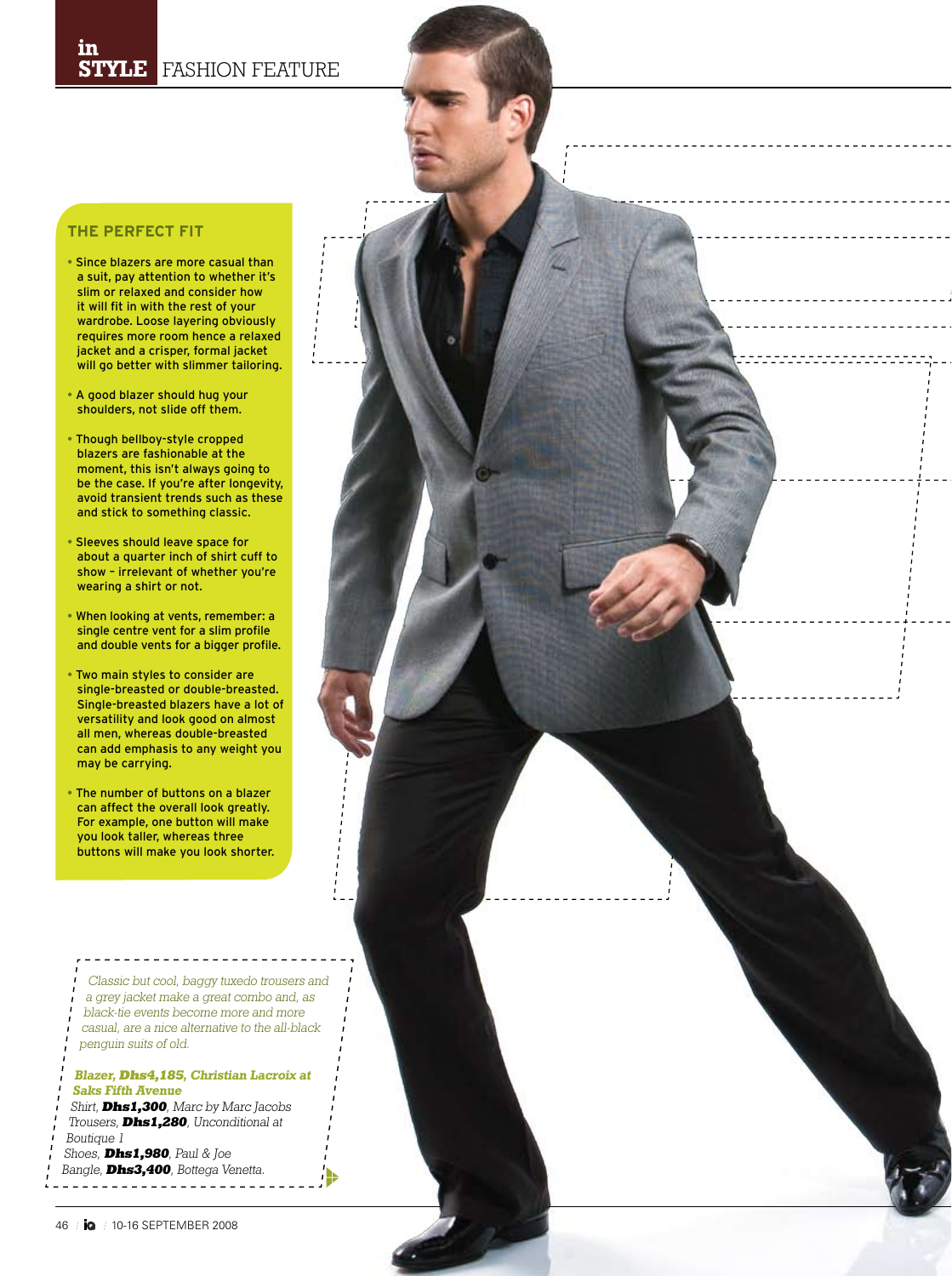FASHION RE

**in STYLE**

You really can go as casual as you like with a grey blazer, just keep it fitted and open. Perfect for adding an extra layer post-beach fun.

**Blazer, Dhs8,800, Giorgio Armani** T-shirt, **Dhs1,220**, Dolce and Gabanna at Saks Fifth Avenue Jeans, **Dhs2,275**, Marc Jacobs Sandals, **Dhs2,535**, Dolce and Gabanna at Saks Fifth Avenue Bag, **Dhs1,530**, Marc Jacobs Belt, **Dhs1,300**, Prada at Saks Fifth Avenue



Liven up things with a blazer's best friend: a pocket square. And keep the look current by wearing the trousers that are cropped above the ankle – the new length de rigeur. **Blazer, Dhs2,495, Reiss**

- Pocket Square, **Dhs350**, Giorgio Armani
- Cardigan, **Dhs1,350**, Emporio Armani
- Trousers, **Dhs4,185**, Christian Lacroix at Saks Fifth Avenue Shoes, **Dhs2,400**, Yves Saint Laurent
- Watch, **Dhs1,900**, Tateossian at Tanagara